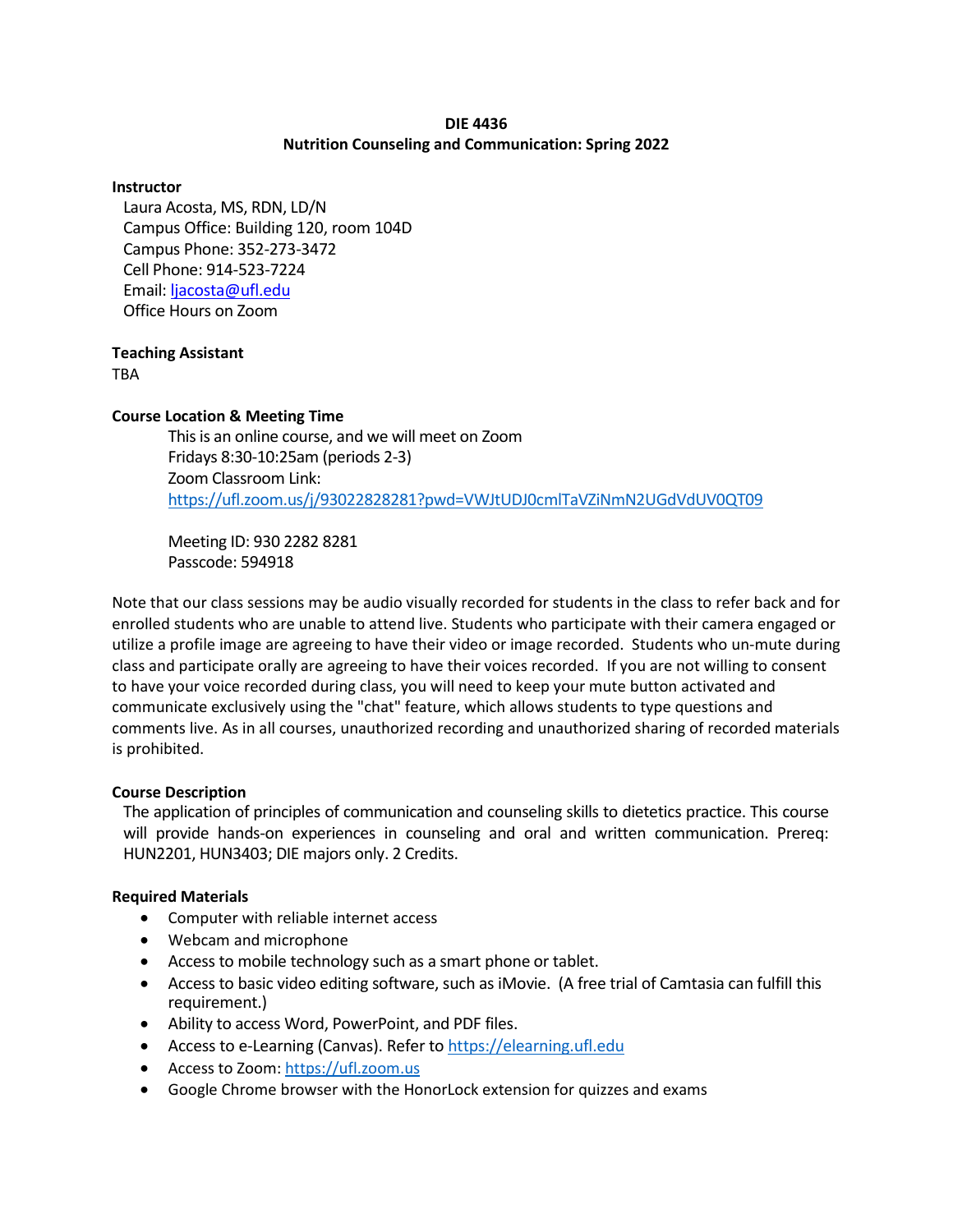Chrome can be downloaded here: <https://www.google.com/chrome> The HonorLock Extension can be downloaded here: <https://static.honorlock.com/install/extension>

## **Recommended Materials**

- Holli BB, Beto JA. (2017). Nutrition Counseling and Education Skills for Dietetics Professionals, 7th Ed. Jones & Bartlett Learning. (ISBN-13: 978-1496339140) [Note: 6<sup>th</sup> edition is also acceptable.]
- Clifford D, Curtis L. (2016). Motivational Interviewing in Nutrition and Fitness. Published by The Guilford Press. (ISBN-13: 978-1-4625-2418-1)

## **Course Objectives**

Upon completion of this course, students should be able to:

- 1. Describe the theories and principles of group and individual counseling and apply them to nutrition and dietetics.
- 2. Apply communication and counseling skills to assist individuals to make behavioral changes.
- 2. Deliver effective nutrition-related oral presentations and facilitate group learning processes.
- 3. Prepare nutrition education material using a variety of media, taking into account target audience and literacy level.
- 4. Deliver appropriate nutrition education messages across cultures, and communicate effectively with a variety of cultural and socioeconomic groups.

## **Foundation Knowledge and Learning Outcomes**

Activities in this course are designed to contribute to students achieving the following learning outcomes defined by the Accreditation Council for Education in Nutrition and Dietetics:

- Develop an educational session or program/educational strategy for a target population. (KRDN 3.2)
- Demonstrate counseling and education methods to facilitate behavior change and enhance wellness for diverse individuals and groups. (KRDN 3.3)
- Describe the regulation system related to billing and coding, what services are reimbursable by third party payers, and how reimbursement may be obtained. (KRDN 4.3)

## **Student Evaluation**

This course has 500 possible points. Evaluation is based on the following performance indicators:

| Attendance (see Attendance Policy, below)                              | 50  |
|------------------------------------------------------------------------|-----|
| "Life Lab" Journal                                                     | 50  |
| Quizzes (6 @ 20 points each, lowest score dropped)                     | 100 |
| In-class activities                                                    | 40  |
| Coding and billing case scenarios                                      | 10  |
| Mock counseling sessions (1 $\omega$ 50 points, 1 $\omega$ 100 points) | 150 |
| Nutrition education video                                              | 50  |
| Final Exam OR Capstone Experience (service learning)                   | 50  |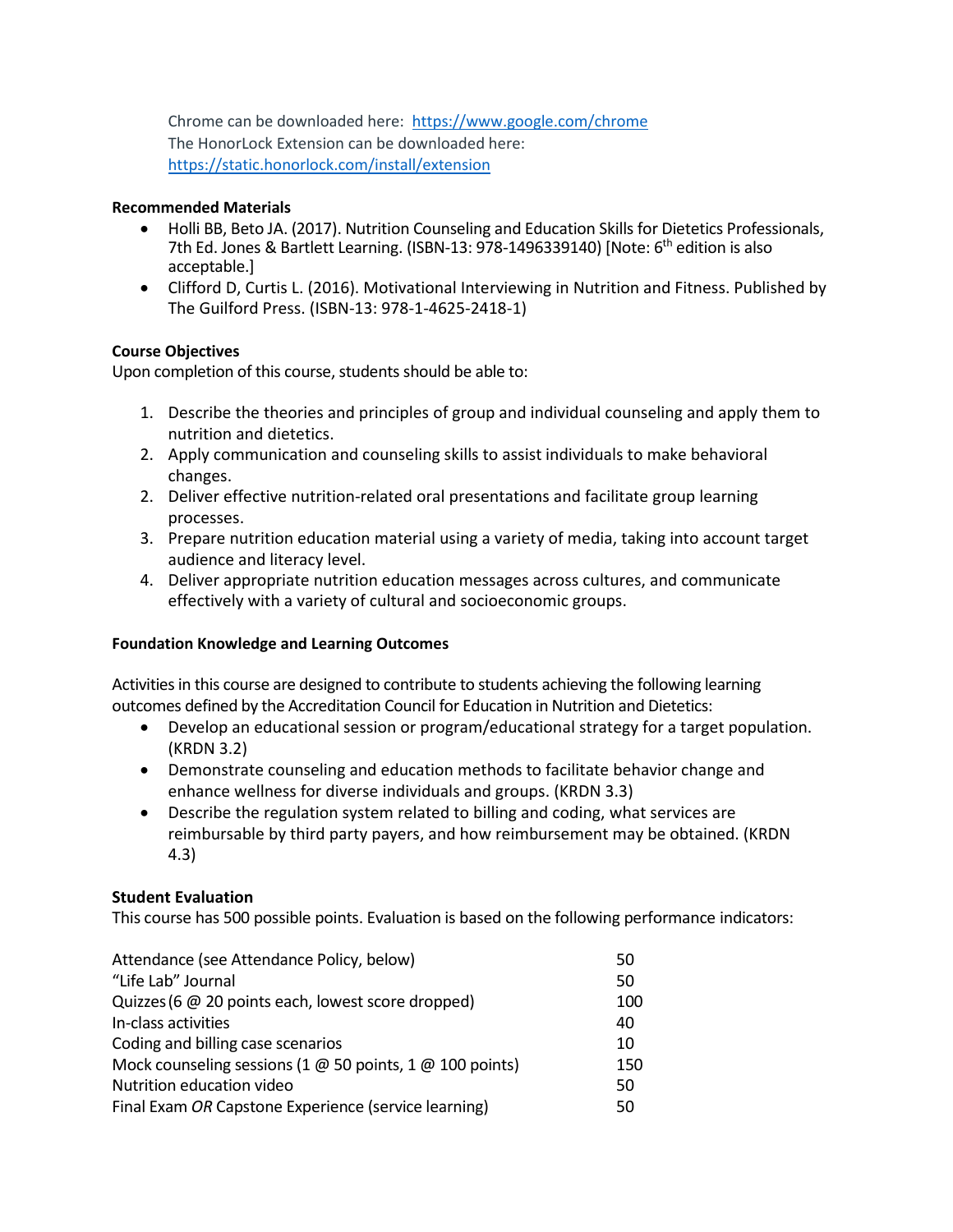### $\overline{\phantom{a}}$ 500 points

Attendance Policy: Attendance is required for all dietetics (DIE) courses. "Attendance" is more than just being present on Zoom. It means being attentive and engaged, and not working on other tasks. Come to class in a quiet space without distractions. You should not be working at a job, traveling, "multitasking", etc. You must have your camera on in order to be counted as "present". If you have a situation arise where you must have your camera off, please discuss this with the course TA ahead of time.

A penalty of **10 points** is assessed for each class that is missed. Students who miss class due to illness or family emergency MUST email the course TA (with cc to Mrs. Acosta) **prior to class** and provide appropriate documentation (hospital discharge papers, police report, dated obituary, etc.) to be eligible to make up quizzes, exams, or classwork for that day. Failure to do this will result in a grade of 0 for any work that was missed.

Tardiness is unacceptable in the workplace and therefore also inappropriate in the classroom. It shows disrespect for the professor and other students in the class. Any student who is more than 5 minutes late will lose **5 points** from their attendance grade each time he/she is tardy.

| 465-500 | 93-100%  | А    | 335-349 | 67-69.9% | D+ |
|---------|----------|------|---------|----------|----|
| 450-464 | 90-92.9% | А-   | 315-334 | 63-66.9% |    |
| 435-449 | 87-89.9% | B+   | 300-314 | 60-62.9% | D- |
| 415-434 | 83-86.9% | В    | $<$ 300 | $< 60\%$ | E. |
| 400-414 | 80-82.9% | B-   |         |          |    |
| 385-399 | 77-79.9% | $C+$ |         |          |    |
| 365-384 | 73-76.9% |      |         |          |    |
|         |          |      |         |          |    |

### **Grades are non-negotiable and will be assigned according to the following scale.**

#### **Grades and Grade Points**

For information on current UF policies for assigning grade points, see <https://catalog.ufl.edu/UGRD/academic-regulations/grades-grading-policies/>

## **Absences and Make-Up Work**

Requirements for class attendance and make-up exams, assignments and other work are consistent with university policies that can be found at: https://catalog.ufl.edu/UGRD/academicregulations/attendance-policies/

#### **Academic Honesty**

As a student at the University of Florida, you have committed yourself to uphold the Honor Code, which includes the following pledge: "*We, the members of the University of Florida community, pledge to hold ourselves and our peers to the highest standards of honesty and integrity by abiding by the Student Honor Code."* You are expected to exhibit behavior consistent with this commitment to the UF academic community, and on all work submitted for credit at the University of Florida, the following pledge is either required or implied: *"On my honor, I have neither given nor received unauthorized aid in doing this assignment*."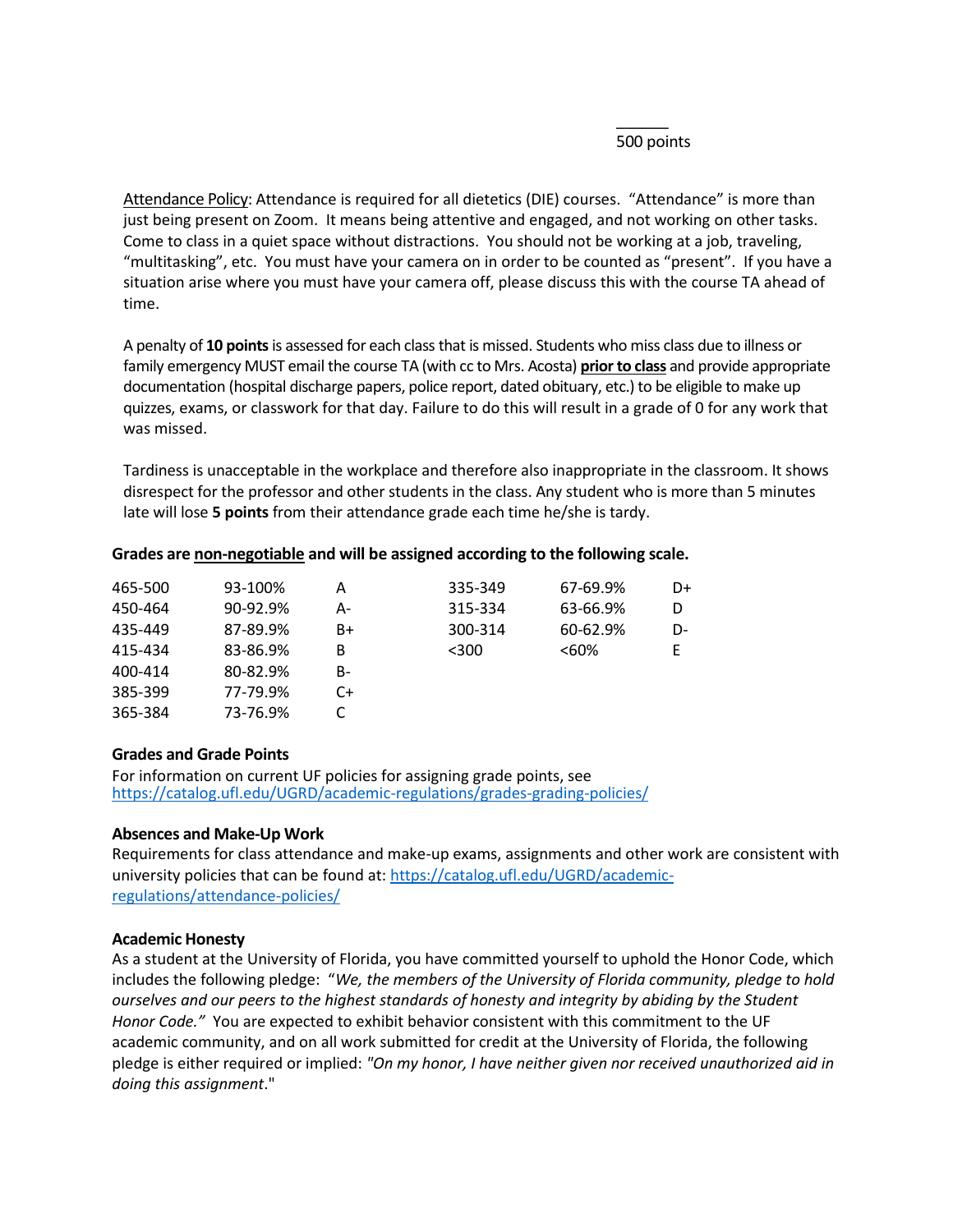It is assumed that you will complete all work independently in each course unless the instructor provides explicit permission for you to collaborate on course tasks (e.g. assignments, papers, quizzes, exams). Furthermore, as part of your obligation to uphold the Honor Code, you should report any condition that facilitates academic misconduct to appropriate personnel. It is your individual responsibility to know and comply with all university policies and procedures regarding academic integrity and the Student Honor Code. Violations of the Honor Code at the University of Florida will not be tolerated. Violations will be reported to the Dean of Students Office for consideration of disciplinary action. For more information regarding the Student Honor Code, please see: [https://sccr.dso.ufl.edu/policies/student-honor-code](https://sccr.dso.ufl.edu/policies/student-honor-code-student-conduct-code/)[student-conduct-code/.](https://sccr.dso.ufl.edu/policies/student-honor-code-student-conduct-code/)

## **Software Use**

All faculty, staff and students of the university are required and expected to obey the laws and legal agreements governing software use. Failure to do so can lead to monetary damages and/or criminal penalties for the individual violator. Because such violations are also against university policies and rules, disciplinary action will be taken as appropriate.

## **Campus Helping Resources**

Students experiencing crises or personal problems that interfere with their general wellbeing are encouraged to utilize the university's counseling resources. The Counseling & Wellness Center provides confidential counseling services at no cost for currently enrolled students. Resources are available on campus for students having personal problems or lacking clear career or academic goals, which interfere with their academic performance.

| <b>Service</b>     | Phone           | Web site                    | <b>Services provided</b>       |
|--------------------|-----------------|-----------------------------|--------------------------------|
| University         | 352-392-1575    | https://counseling.ufl.edu/ | Counseling<br>$\bullet$        |
| Counseling         |                 |                             | <b>Services</b>                |
| and                |                 |                             | Groups and<br>$\bullet$        |
| Wellness           |                 |                             | Workshops                      |
| Center             |                 |                             | Outreach and<br>$\bullet$      |
|                    |                 |                             | Consultation                   |
|                    |                 |                             | Self-Help Library<br>$\bullet$ |
|                    |                 |                             | <b>Wellness Coaching</b>       |
| U Matter           | umatter@ufl.edu | http://www.umatter.ufl.edu/ | Support for students in        |
| We Care            | 352-392-1575    |                             | distress                       |
| Career             | 352-392-1601    | https://career.ufl.edu/     | Career development             |
| <b>Connections</b> |                 |                             | assistance and                 |
| Center             |                 |                             | counseling                     |

## **Services for Students with Disabilities**

Students with disabilities who experience learning barriers and would like to request academic accommodations should connect with the Disability Resource Center (DRC). The DRC coordinates needed accommodations, including accommodations within the classroom, adaptive computer equipment, interpretation services, and mediation for faculty-student disability related issues. Here is the link to get started with the DRC: [https://disability.ufl.edu/students/get-started/.](https://disability.ufl.edu/students/get-started/) It is important for students to share their accommodation letter with their instructors and discuss their access needs as early as possible in the semester.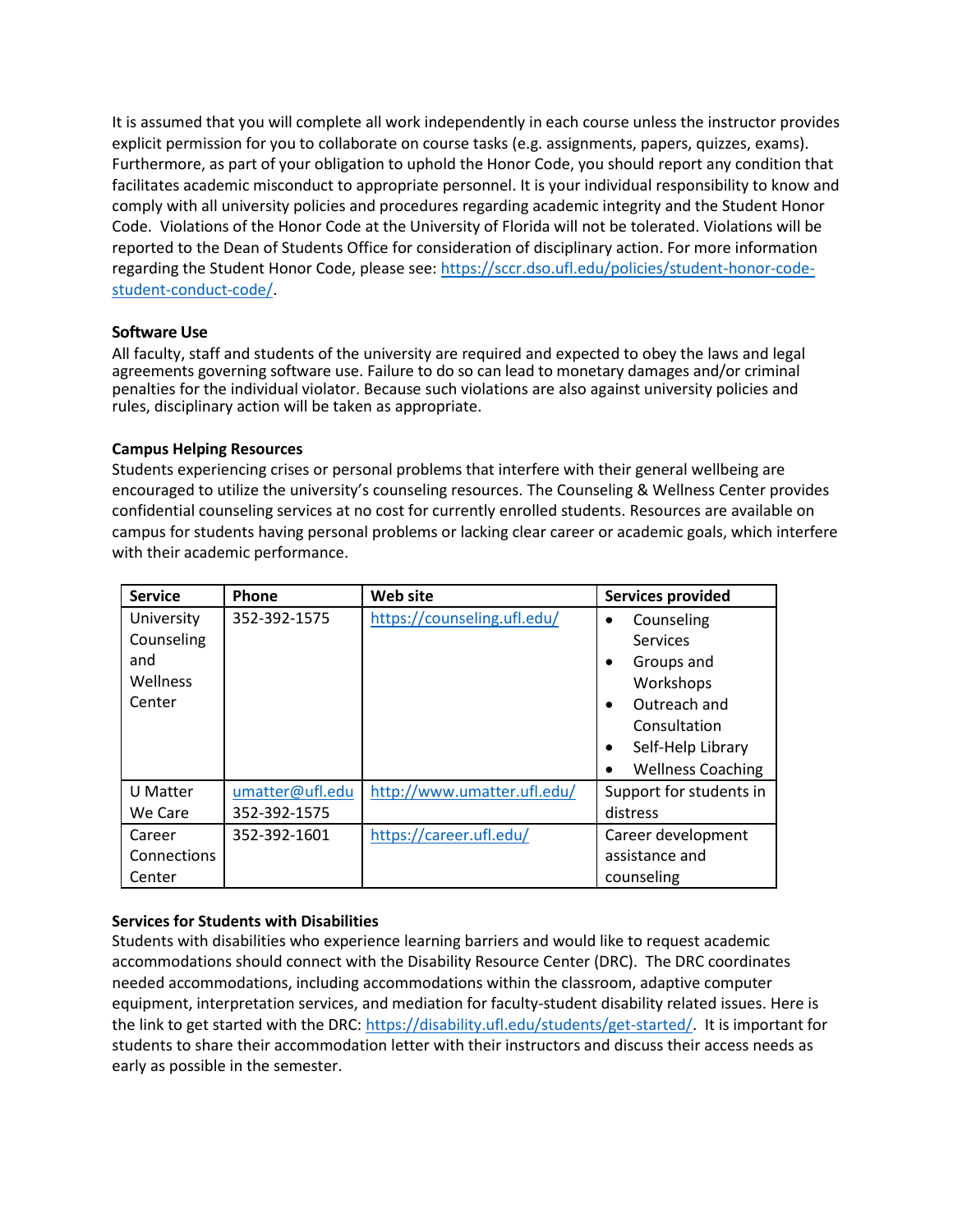#### **Online Course Evaluation Process**

Students are expected to provide professional and respectful feedback on the quality of instruction in this course by completing course evaluations online via GatorEvals. [Click here for guidance on how to](file:///C:/Users/lilyrlewis/AppData/Local/Microsoft/Windows/INetCache/Content.Outlook/LU96BFUU/gatorevals.aa.ufl.edu/students/)  [give feedback in a professional and respectful manner.](file:///C:/Users/lilyrlewis/AppData/Local/Microsoft/Windows/INetCache/Content.Outlook/LU96BFUU/gatorevals.aa.ufl.edu/students/) Students will be notified when the evaluation period opens, and can complete evaluations through the email they receive from GatorEvals, in their Canvas course menu under GatorEvals, or via [ufl.bluera.com/ufl/.](https://ufl.bluera.com/ufl/) [Summaries of course evaluation](https://gatorevals.aa.ufl.edu/public-results/)  [results are available to students here.](https://gatorevals.aa.ufl.edu/public-results/)

#### **Reading and Writing Center**

The Reading and Writing Center is committed to helping University of Florida students become better writers and readers. Individual assistance is provided and students of all levels and disciplines are welcome[.](http://at.ufl.edu/rwcenter) [http://at.ufl.edu/rwcenter](http://the/). The Center is located in Broward Hall.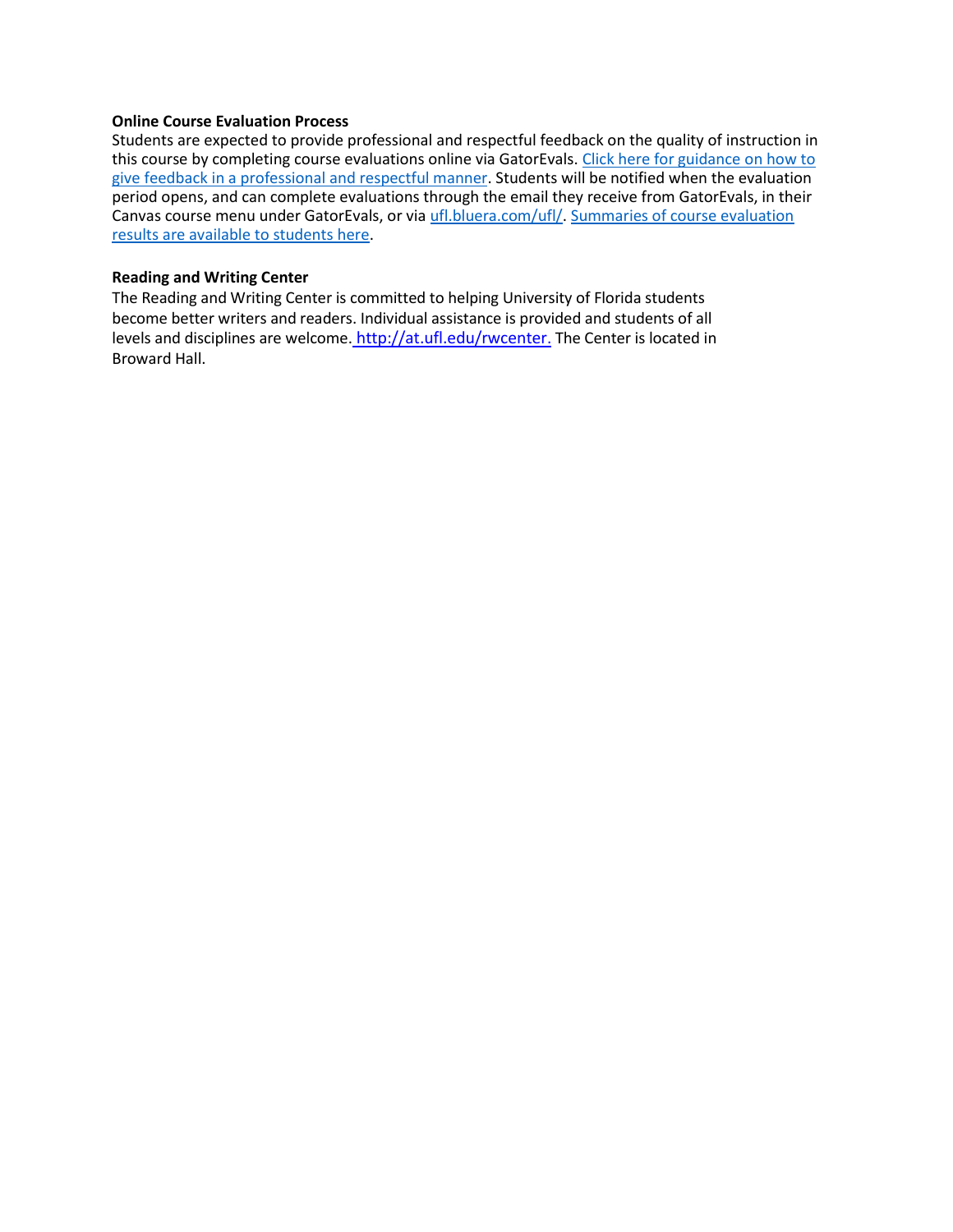## **Other Information**

Lecture material and information are the property of the University of Florida and the course instructor and may not be used for any commercial purpose. Students found in violation may be subject to disciplinary action under the University's Student Conduct Code. Only students formally registered for the course are permitted to attend lectures and take quizzes/tests.

### **Email**

Students are required to check their email account(s) daily (at least Monday through Friday) and respond to course/program related requests, inquiries, etc. in a timely manner.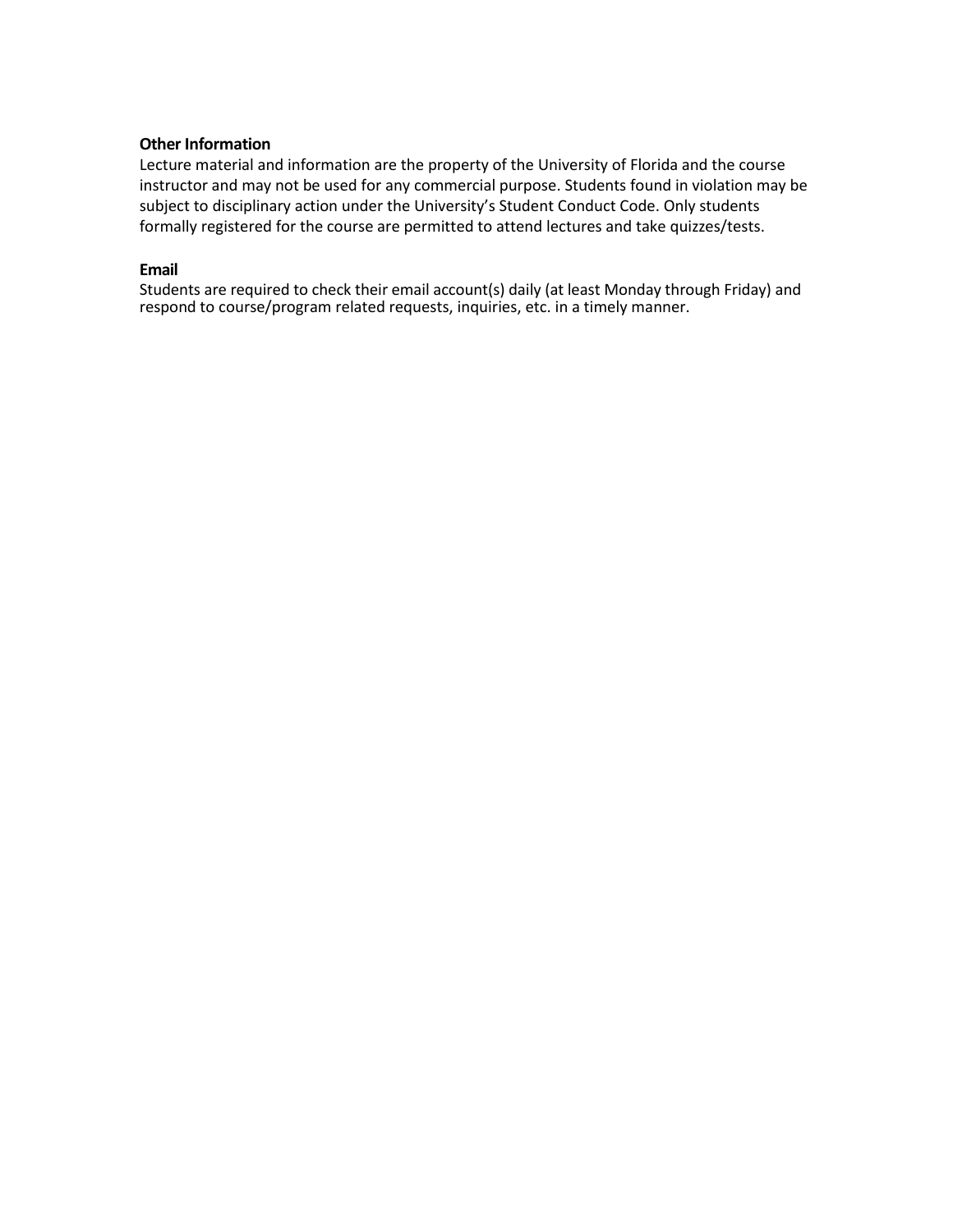# **Spring 2022 Class Schedule**

| <b>Date</b>          | <b>Topic</b>                                                                                                                                             | <b>Textbook Readings</b><br>(from 6 <sup>th</sup> edition)                   | <b>Assignments/Quizzes</b>                                                                                                                                           |
|----------------------|----------------------------------------------------------------------------------------------------------------------------------------------------------|------------------------------------------------------------------------------|----------------------------------------------------------------------------------------------------------------------------------------------------------------------|
| Friday<br>January 7  | What is Learning?<br>Interpersonal Communication                                                                                                         | Holli and Beto: 19-<br>38, 247-270, 301-<br>330                              |                                                                                                                                                                      |
| Friday<br>January 14 | The Health Belief Model and Stages of Change                                                                                                             | Holli and Beto:<br>$107 -$<br>129, 135-157                                   | Quiz 1 (What is Learning,<br>Interpersonal<br>Communication)                                                                                                         |
| Friday<br>January 21 | Introduction to Motivational Interviewing<br>Reflective Listening<br><b>Open-Ended Questions</b>                                                         | Holli and Beto: 79-<br>102<br><b>Clifford and Curtis:</b><br>91-107, 120-133 | Quiz 2 (Health Belief Model<br>and Stages of Change)<br>Life Lab Journal<br>$\bullet$                                                                                |
| Friday<br>January 28 | <b>Affirmations</b><br>Elicit-Provide-Elicit<br>Looking Back<br>Introduction to Nutrition Education Video Project<br>Storytelling with Mobile Technology | <b>Clifford and Curtis:</b><br>108-119, 134-<br>144                          | Quiz 3 (Motivational<br>$\bullet$<br>Interviewing, Reflective<br>Listening, Open-Ended<br>Questions)<br>Life Lab Journal                                             |
| Friday<br>February 4 | Looking Forward<br><b>Summaries</b><br>Introduction to Mock Counseling Session #1<br>Sign up for time slot                                               |                                                                              | Quiz 4 (Affirmations, Elicit-<br>$\bullet$<br>Provide-Elicit, Looking Back)<br>Life Lab Journal<br>$\bullet$<br><b>Nutrition Education Video</b><br><b>Topic Due</b> |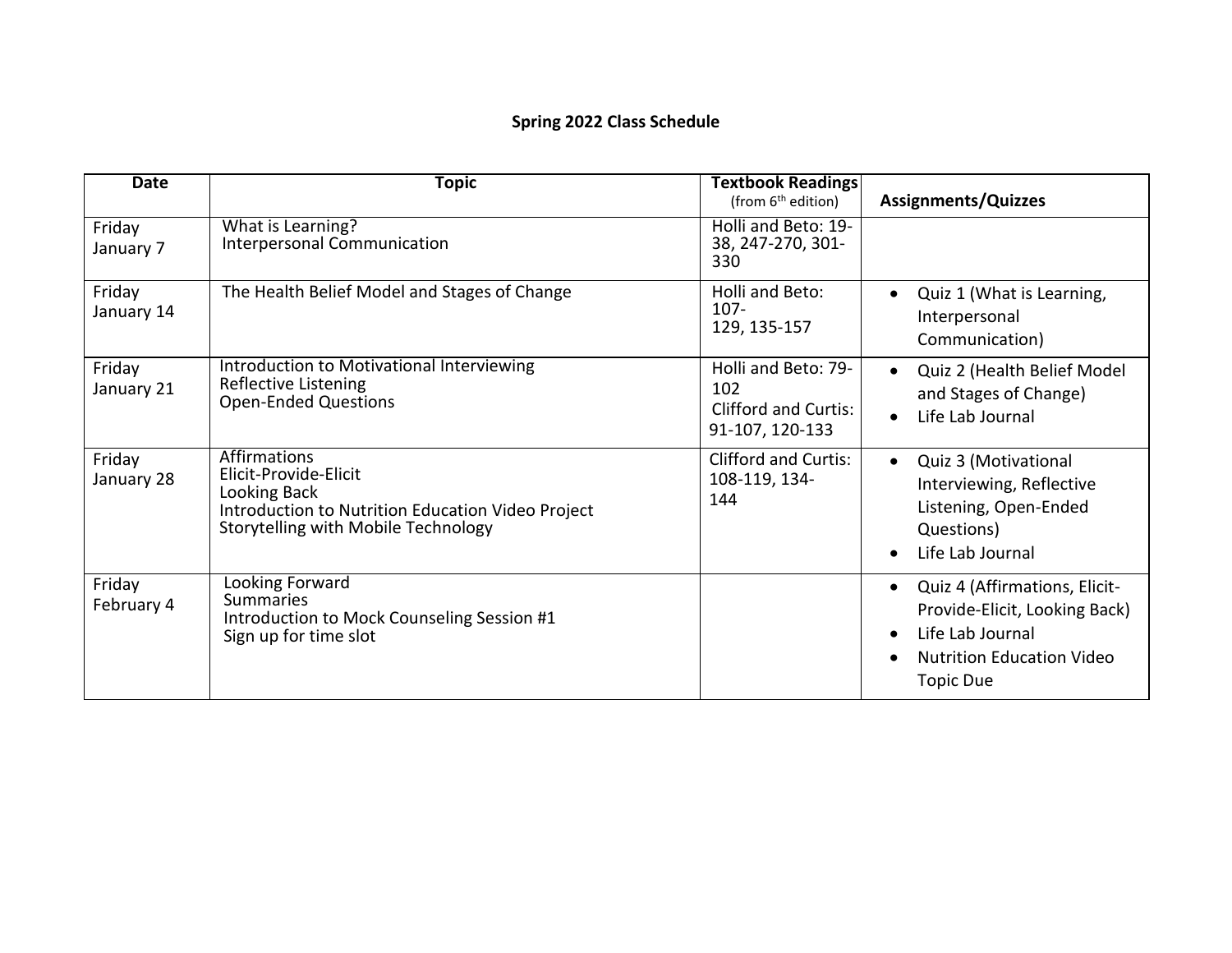| Friday<br>February 11 | Practice for Mock Counseling Session #1 (come prepared!)                                         | Quiz 5 (Looking Forward,<br>$\bullet$<br>Summaries)<br>Life Lab Journal<br>$\bullet$<br>Come prepared for mock<br>counseling practice session                         |
|-----------------------|--------------------------------------------------------------------------------------------------|-----------------------------------------------------------------------------------------------------------------------------------------------------------------------|
| Friday<br>February 18 | No Class Meeting<br>Mock Counseling Session #1<br>Work on Nutrition Education Video              | Mock Counseling Session #1<br>$\bullet$<br>(set up individually with Mrs.<br>Acosta during the week)<br><b>Nutrition Education Video</b><br><b>Planning Worksheet</b> |
| Friday<br>February 25 | <b>Nutrition Counseling for Eating Disorders</b>                                                 |                                                                                                                                                                       |
| Friday<br>March 4     | <b>Coding and Billing</b><br>Introduction to Mock Counseling Session #2<br>Sign up for time slot | Coding and Billing Case<br>$\bullet$<br>Scenarios (to be completed in<br>class)<br><b>Nutrition Education Video</b><br>Due                                            |
| Friday<br>March 11    | <b>SPRING BREAK</b>                                                                              |                                                                                                                                                                       |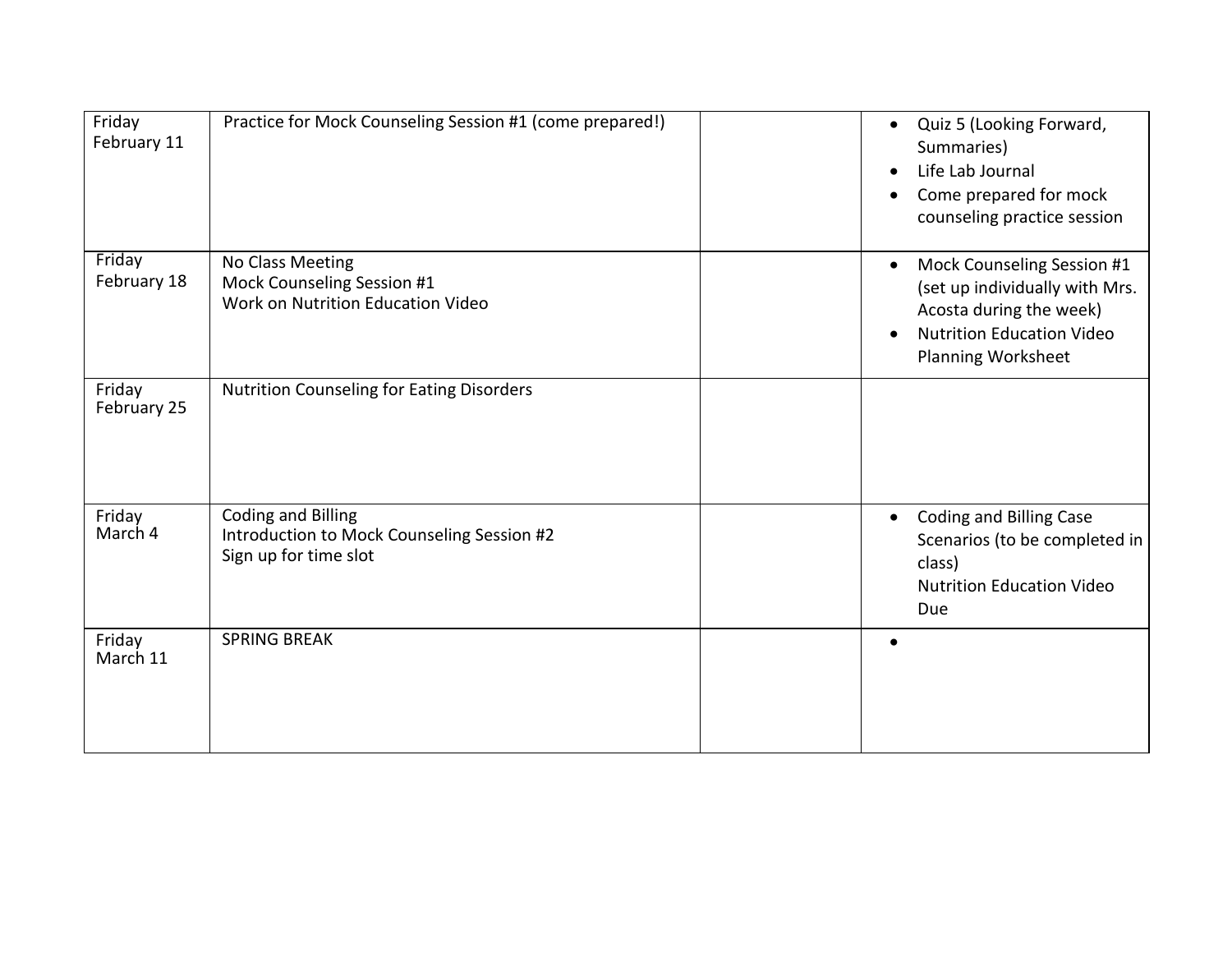| Friday<br>March 18 | <b>Readiness Scale</b><br>Decisional Balance<br>Goal Setting    |                                                                                                                                                                                      |
|--------------------|-----------------------------------------------------------------|--------------------------------------------------------------------------------------------------------------------------------------------------------------------------------------|
| Friday<br>March 25 | Practice for Mock Counseling Session #2 (come prepared!)        | Quiz 6 (Readiness Scale,<br>$\bullet$<br>Decisional Balance, Goal<br>Setting)<br>Life Lab Journal<br>$\bullet$<br>Come prepared for mock<br>$\bullet$<br>counseling practice session |
| Friday<br>April 1  | No Class Meeting<br>Mock Counseling Session #2                  | Mock Counseling Session #2<br>$\bullet$<br>(set up individually with Mrs.<br>Acosta during the week)                                                                                 |
| Friday<br>April 8  | <b>Group Facilitation and Problem Solving</b>                   |                                                                                                                                                                                      |
| Friday<br>April 15 | <b>Course Evaluations</b><br><b>Group Facilitation Practice</b> | <b>Group Facilitation Topic Due</b><br>$\bullet$                                                                                                                                     |